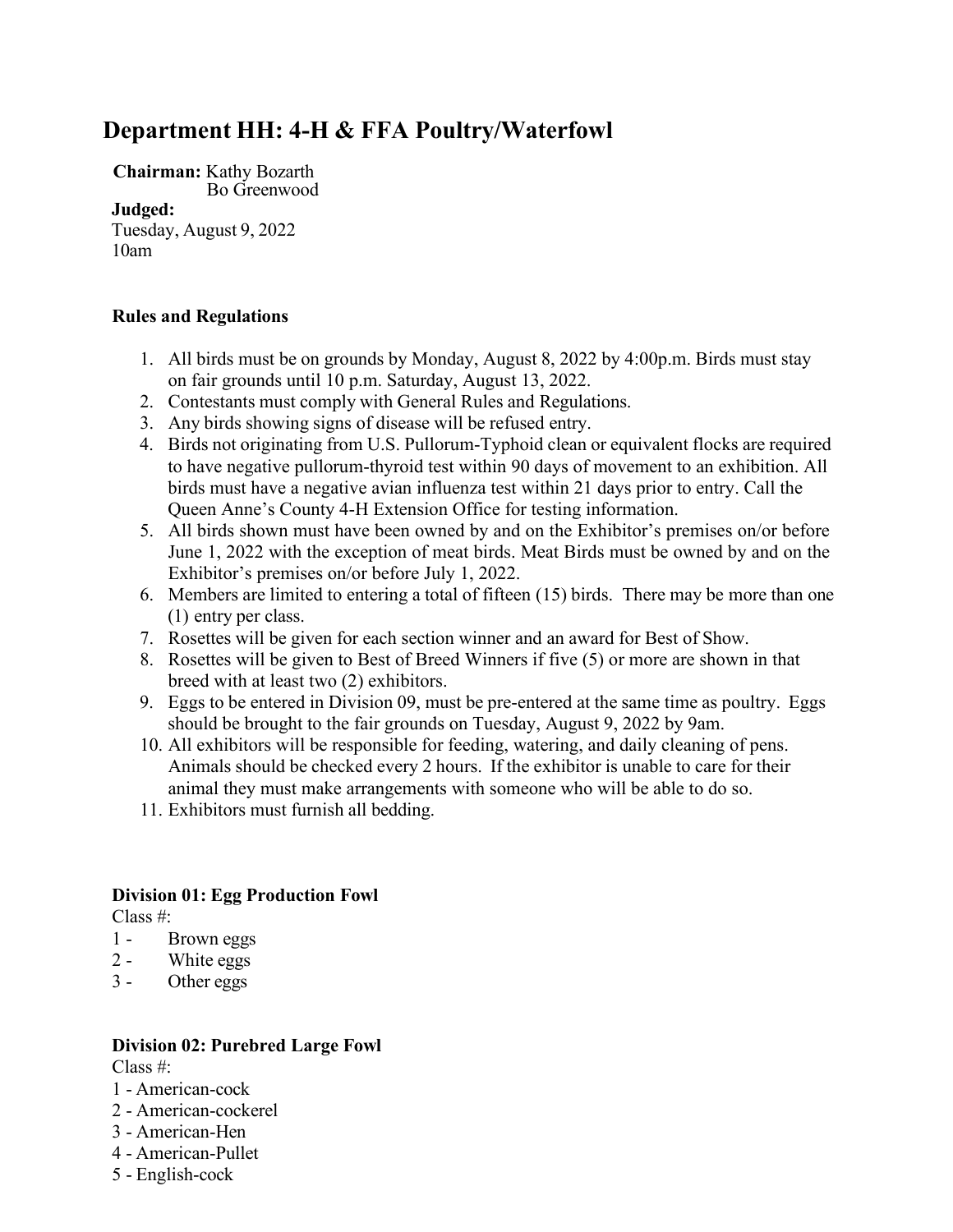- English-cockerel
- English-Hen
- English-Pullet
- Asiatic-cock
- -Asiatic-cockerel
- -Asiatic-Hen
- -Asiatic-Pullet
- -Mediterranean-cock
- -Mediterranean-cockerel
- -Mediterranean-Hen
- -Mediterranean-Pullet
- -Continental-cock
- -Continental-cockerel
- -Continental-Hen
- -Continental-Pullet
- -Other Breed-cock
- -Other Breed-cockerel
- -Other Breed-Hen
- -Other Breed-Pullet

## **Division 03: Bantam Purebred**

Class #:

- Single Comb Clean Legged-cock
- Single Comb Clean Legged-cockerel
- 3 Single Comb Clean Legged-Hen
- Single Comb Clean Legged-Pullet
- 5 Rose Comb Clean Legged-cock
- Rose Comb Clean Legged-cockerel
- 7 Rose Comb Clean Legged-Hen
- Rose Comb Clean Legged-Pullet
- Any other Comb Clean Legged-cock
- Any other Comb Clean Legged-cockerel
- 11 Any other Comb Clean Legged-Hen
- Any other Comb Clean Legged-Pullet
- 13 Feather Legged-cock
- Feather Legged-cockerel
- 15 Feather Legged-hen
- 16 Feather Legged-Pullet
- Old English Game-cock
- Old English Game-cockerel
- 19 Old English Game-Hen
- Old English Game-Pullet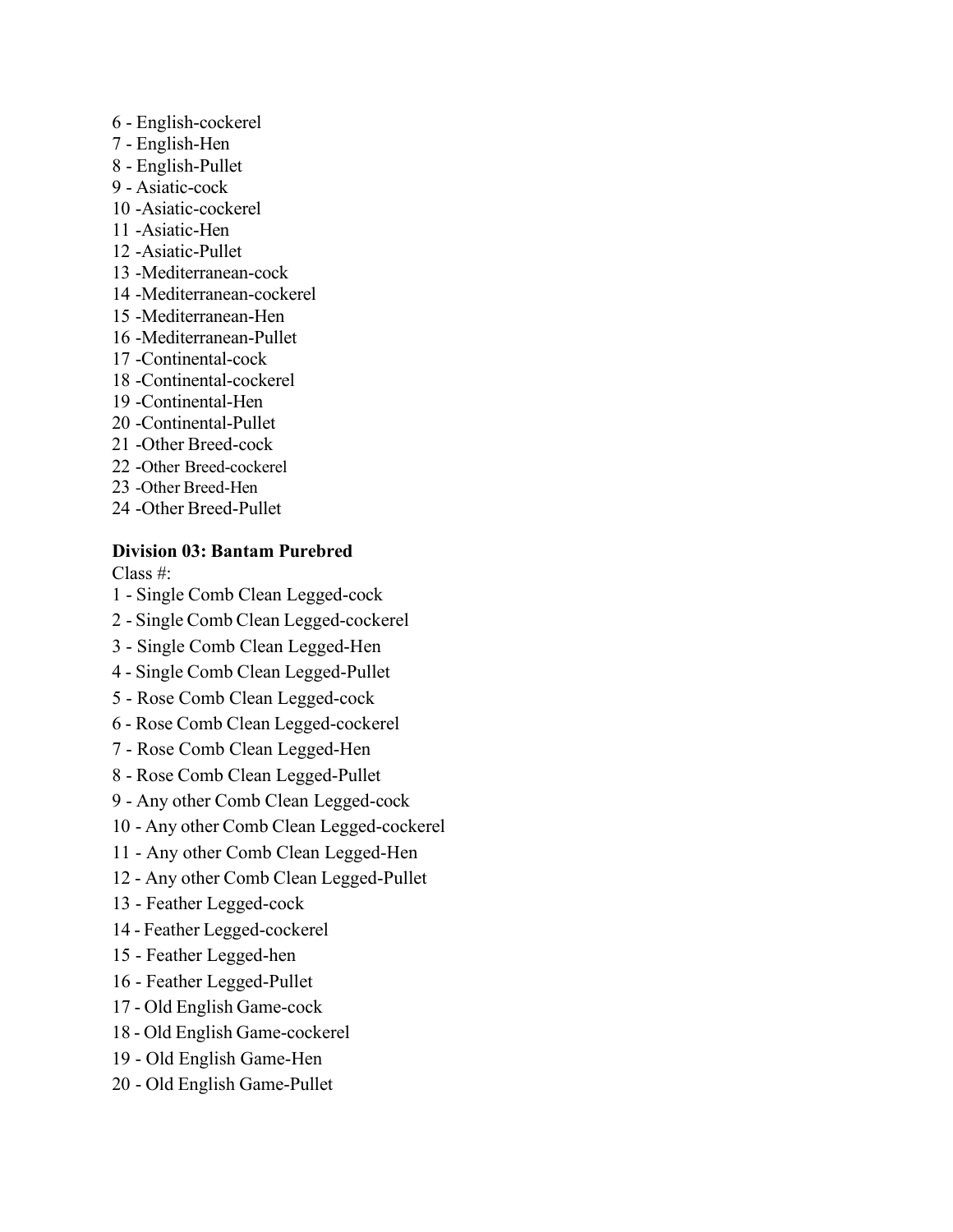- Modern Game-cock 22-Modern Game-cockerel
- 23 Modern Game-Hen
- Modern Game-Pullet

## **Division 04: Meat Birds**

Class #:

- Broilers
- Capons
- Roasters

## **Division 05: Waterfowl**

Class #:

- Bantam Ducks-old duck
- Bantam Ducks-young duck
- 3 Bantam Ducks-old drake
- Bantam Ducks-young drake
- 5 Large Ducks-old duck
- Large Ducks-young duck
- 7 Large Ducks-old drake
- Large Ducks-young drake
- 9 Geese-old goose
- 10 Geese-young goose
- 11 Geese-old gander
- Geese-young gander

#### **Division 06: Game Birds**

Class #:

- Pheasants-cock
- Pheasants-cockerel
- Pheasants-Hen
- Pheasants-Pullet
- Dove-cock
- Dove-cockerel
- Dove-Hen
- Dove-Pullet
- Quail-cock
- -Quail-cockerel
- -Quail-Hen
- -Quail-Pullet
- -Other birds-cock